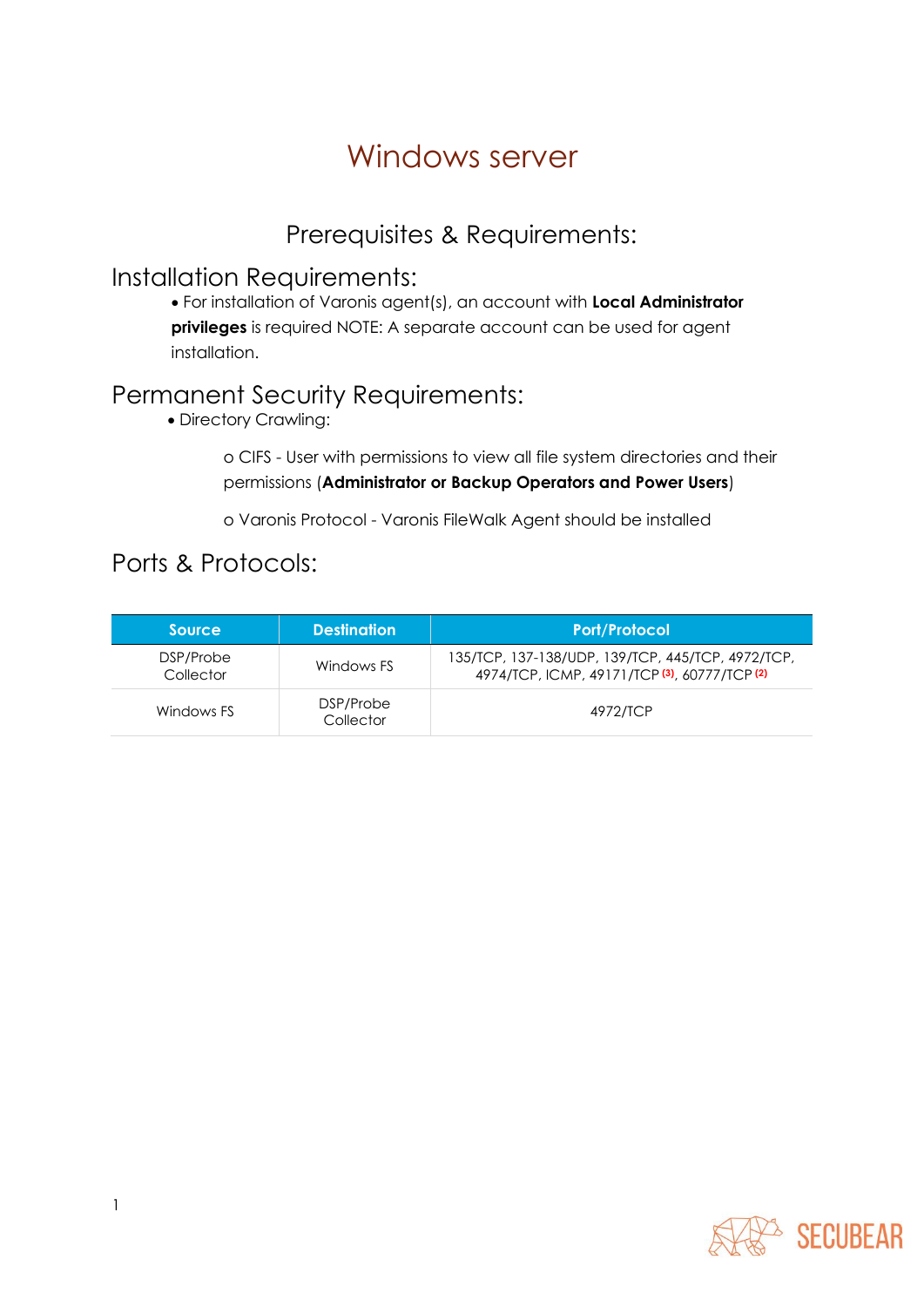## Adding to the Varonis security platform:

In the Management Console, select **Management** > **Components** > **Root** > **File Servers**, and on the **Resources** toolbar on the File Servers tab, click **Add**.

| Management Console - v.8.5.20.327                                                                                                                            |                                                                                                                                                                                                                                       |               |                                    |                    | ☆▼ Quick Create ▼ ? _ □ × |                       |  |
|--------------------------------------------------------------------------------------------------------------------------------------------------------------|---------------------------------------------------------------------------------------------------------------------------------------------------------------------------------------------------------------------------------------|---------------|------------------------------------|--------------------|---------------------------|-----------------------|--|
| Management<br>e<br>View by: Components Servers                                                                                                               | <b>X</b> File Servers<br>Root<br><b>File Servers</b>                                                                                                                                                                                  | $\mathbf{x}$  |                                    |                    |                           |                       |  |
| Find<br>P<br>Search<br>All<br>$\overline{\phantom{a}}$<br>$\bullet$ Root<br><b>DSP Server</b><br>$\triangleright$ Domains (2)<br>$\triangleright$ Probes (1) | File Server Jobs<br><b>File Servers</b><br>Ŧ<br>Remove<br>Expiration Notification<br>Edit<br>Repair<br>Resources Add<br>Shares & Add X Remove<br>Rescan<br>Actions $\mathbb{R}$<br>員<br>ρ<br>Search: Search here for file server name |               |                                    |                    |                           |                       |  |
| Drag a column header here to group by that column.<br>File Servers (10)                                                                                      |                                                                                                                                                                                                                                       |               |                                    |                    |                           |                       |  |
| CORPFS02                                                                                                                                                     | Resource/Server A                                                                                                                                                                                                                     | <b>Status</b> | <b>Collect Events</b>              | Type               | <b>IP Address</b>         | Probe                 |  |
| $\triangleright$ $\blacksquare$ DNS                                                                                                                          | CORPFS02 (1)<br>$\circledcirc$                                                                                                                                                                                                        | Installed     | $\lbrack \heartsuit \rbrack$       | Windows            | 10.160.94.2               | CORP                  |  |
| $\triangleright$ Exchange<br>Exchange Online<br>http://sharepoint2                                                                                           | DNS (0)                                                                                                                                                                                                                               | Installed     | $\overline{\mathscr{A}}$           | <b>DNS</b>         |                           | CORP                  |  |
|                                                                                                                                                              | Exchange (2)<br>$\rm \omega$                                                                                                                                                                                                          | Installed     | $\mathcal{A}$                      | Exchange           |                           | CORP                  |  |
|                                                                                                                                                              | $\odot$<br>Exchange Online (2)                                                                                                                                                                                                        | Installed     | $\mathcal{A}$                      | Exchange Online    |                           | CORP                  |  |
| https://varonistest91.sharepoint.com                                                                                                                         | $\odot$<br>http://sharepoint2 (                                                                                                                                                                                                       | Installed     | $\bigcirc$                         | SharePoint         | 10.160.94.4               | CORP                  |  |
| https://varonistest91-my.sharepoint                                                                                                                          | $\odot$<br>https://varonistest9                                                                                                                                                                                                       | Installed     | $\omega^*$                         | SharePoint Online/ |                           | CORP                  |  |
| $\triangleright$ $\blacksquare$ Linux                                                                                                                        | ◉<br>Linux (2)                                                                                                                                                                                                                        | Installed     | $\Box$                             | Unix               | 172.17.83.9               | CORP                  |  |
| $\triangleright$ Proxy                                                                                                                                       | $\odot$<br>OneDrive (https://v                                                                                                                                                                                                        | Installed     | $\mathcal{A}$                      | OneDrive           |                           | CORP                  |  |
| $\triangleright$ $\triangleright$ VPN                                                                                                                        | Proxy (0)                                                                                                                                                                                                                             | Installed     | $\overline{\mathscr{C}}$           | Proxy              |                           | CORP                  |  |
| Collectors (1)                                                                                                                                               | VPN(0)                                                                                                                                                                                                                                | Installed     | $\overline{\mathscr{C}}$           | VPN                |                           | CORP                  |  |
| DatAnswers<br>DataPrivilege Web Application                                                                                                                  |                                                                                                                                                                                                                                       |               |                                    |                    |                           |                       |  |
| Icons Legend                                                                                                                                                 |                                                                                                                                                                                                                                       |               |                                    |                    |                           |                       |  |
| Management                                                                                                                                                   | $\blacktriangleleft$                                                                                                                                                                                                                  |               |                                    |                    |                           | $\blacktriangleright$ |  |
| Configuration                                                                                                                                                |                                                                                                                                                                                                                                       |               | $ * /1$<br>Page:<br>$\overline{1}$ |                    |                           |                       |  |

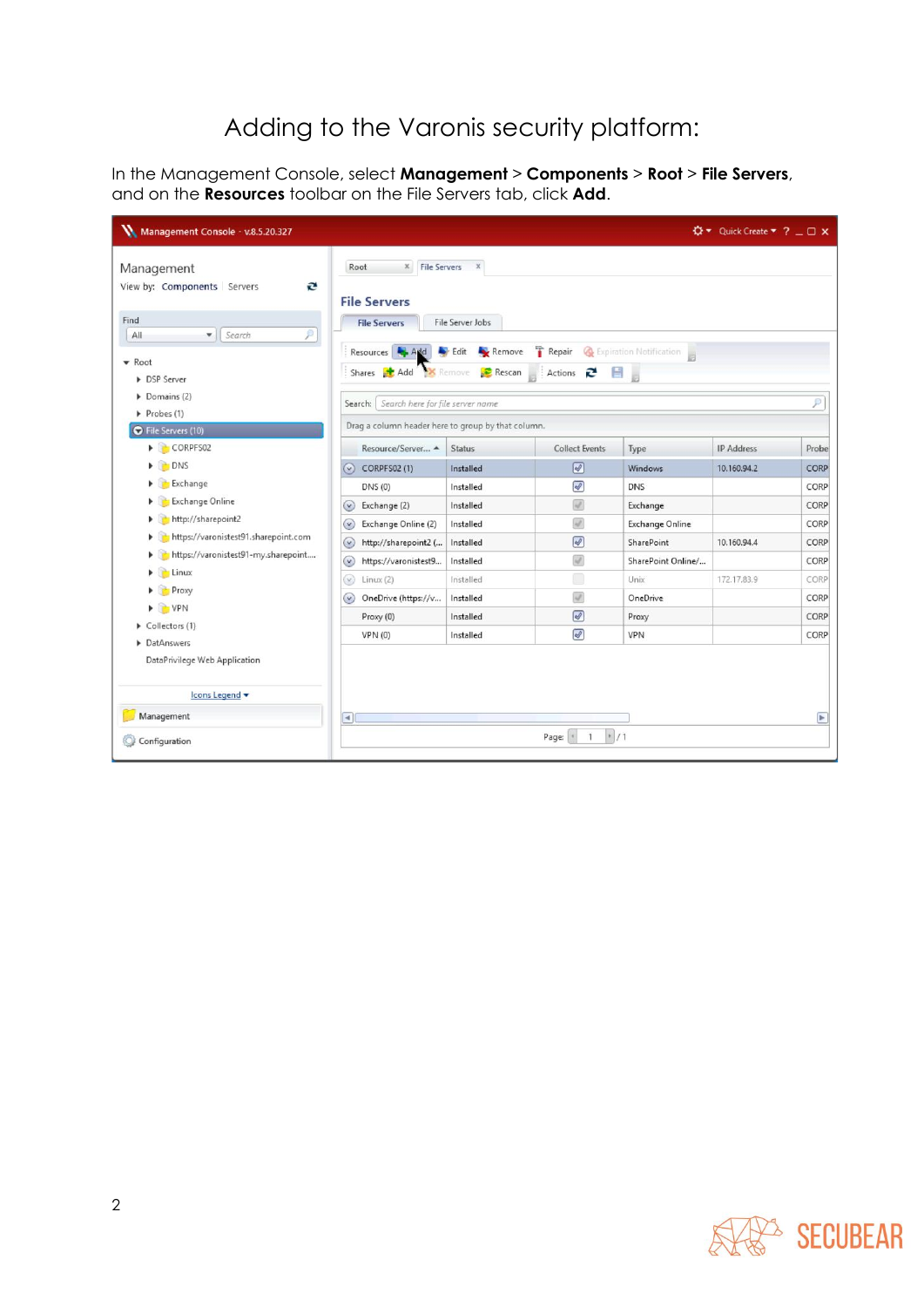#### The Resource Wizard is opened.

| <b>Resource Wizard</b>  |                                                                                                                                                |                        |                         | × |  |  |
|-------------------------|------------------------------------------------------------------------------------------------------------------------------------------------|------------------------|-------------------------|---|--|--|
| Common                  | <b>Common</b>                                                                                                                                  |                        |                         |   |  |  |
| Shares                  | Data Collection Details                                                                                                                        |                        | $\blacktriangle$        |   |  |  |
| Configuration<br>Commit | Probe:<br>Collector:                                                                                                                           | <no collector=""></no> | ▼<br>$\cdots$           |   |  |  |
|                         | Resource Details                                                                                                                               |                        |                         |   |  |  |
|                         | Resource/Server Name: *                                                                                                                        |                        | $\cdots$                |   |  |  |
|                         | FileWalk Credentials                                                                                                                           |                        |                         |   |  |  |
|                         | Credentials for running FileWalk                                                                                                               |                        |                         |   |  |  |
|                         | User name: *                                                                                                                                   |                        | $\cdots$                |   |  |  |
|                         | Password: *                                                                                                                                    |                        |                         |   |  |  |
|                         | $\mathcal{P}$ Add this user account to the Filtered Users list                                                                                 |                        |                         |   |  |  |
|                         | Resource Type                                                                                                                                  |                        |                         |   |  |  |
|                         | Detected resource type:                                                                                                                        | <b>Unknown</b>         | Detect resource type    |   |  |  |
|                         | Resource type:                                                                                                                                 | Windows                |                         |   |  |  |
|                         |                                                                                                                                                |                        |                         |   |  |  |
|                         | Varonis Agent Installation                                                                                                                     |                        |                         |   |  |  |
|                         | Do not install or upgrade the agent on this file server<br>Do not install/upgrade/remove the Varonis FileWalk Agent<br><b>Agent Deployment</b> |                        |                         |   |  |  |
|                         | * Mandatory                                                                                                                                    |                        | $\overline{\mathbf{v}}$ |   |  |  |
|                         |                                                                                                                                                |                        | Install<br>Cancel       |   |  |  |

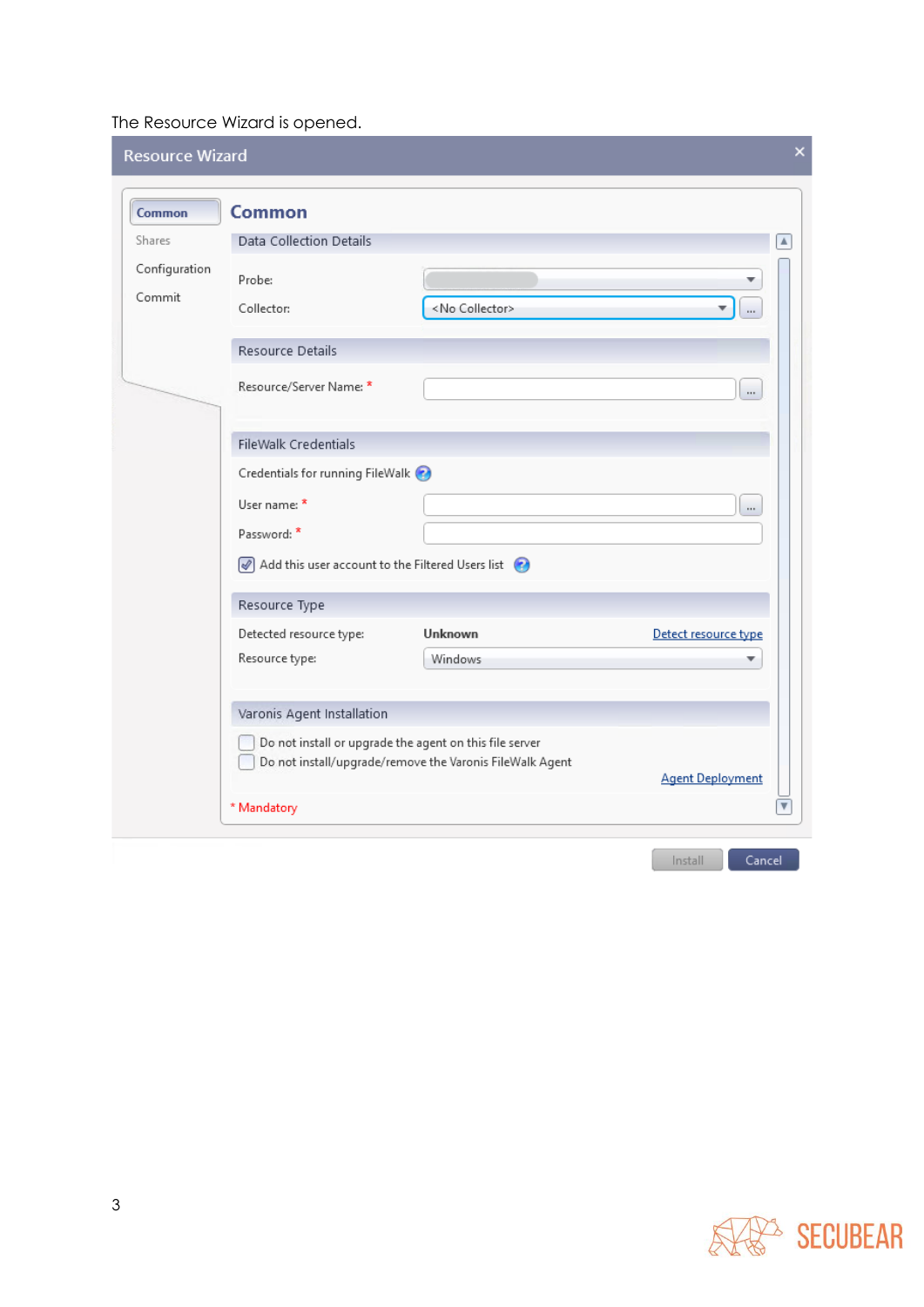- 1) On the left menu, click **Common** and set the following parameters:
- Resource Type
	- o **Select resource type** If you select a file server's type from this drop-down list, this is the type that is used no matter what type was detected earlier. **Note:** If you typed the file server's name manually, you must enter the FileWalk credentials before you can use the Detect link, due to permission requirements. If the type still cannot be detected, use the override field.
	- o **Detect resource type** Click this link to detect the type of file server you selected. (If you used the Browse button to locate the file server's name, its type is detected automatically as long as you have already entered credentials.)
	- o **Detect resource type** Click this link to detect the type of file server you selected. (If you used the Browse button to locate the file server's name, its type is detected automatically as long as you have already entered credentials.)
- Resource Details
	- o **Resource/Server Name** Type the resolved name or IP address of the file server to be added, or click the Browse button to locate it.
- Data Collection Details
	- o **Probe** From the drop-down list, select the Probe to be used with the file server.
	- o **Collector** From the drop-down list, select the required Collector. **Important**: Once you have configured a Collector to interface with a specific Probe, you must use that Collector with the same Probe. This means that if you have already configured a Collector to interface with the selected Probe while adding a monitored file server, you must either select the same Collector, a Collector that is not yet connected to a Probe, or <**No Collector**>. If no Collector is used with the Probe server, select <**No Collector**>.
- FileWalk Credentials File System operations include the directory crawl (FileWalk), event collection (if set) and user crawl (ADWalk) on local accounts (if set). This account must have the backup operator and power user roles (Windows or NAS devices) on the file server during installation.

**Note**: These credentials are cached, so that they are automatically entered if another file server is added during the same session.

- o **User name** Type the name of the user account to be used for FileWalk, event collection and local ADWalk.
- o **Password** Type the account's password.
- o **Add this user account to the Filtered Users list** This is the default user account for Data Security Platform operations. If you clear this checkbox, a large number of events generated by the Data Security Platform will be collected.

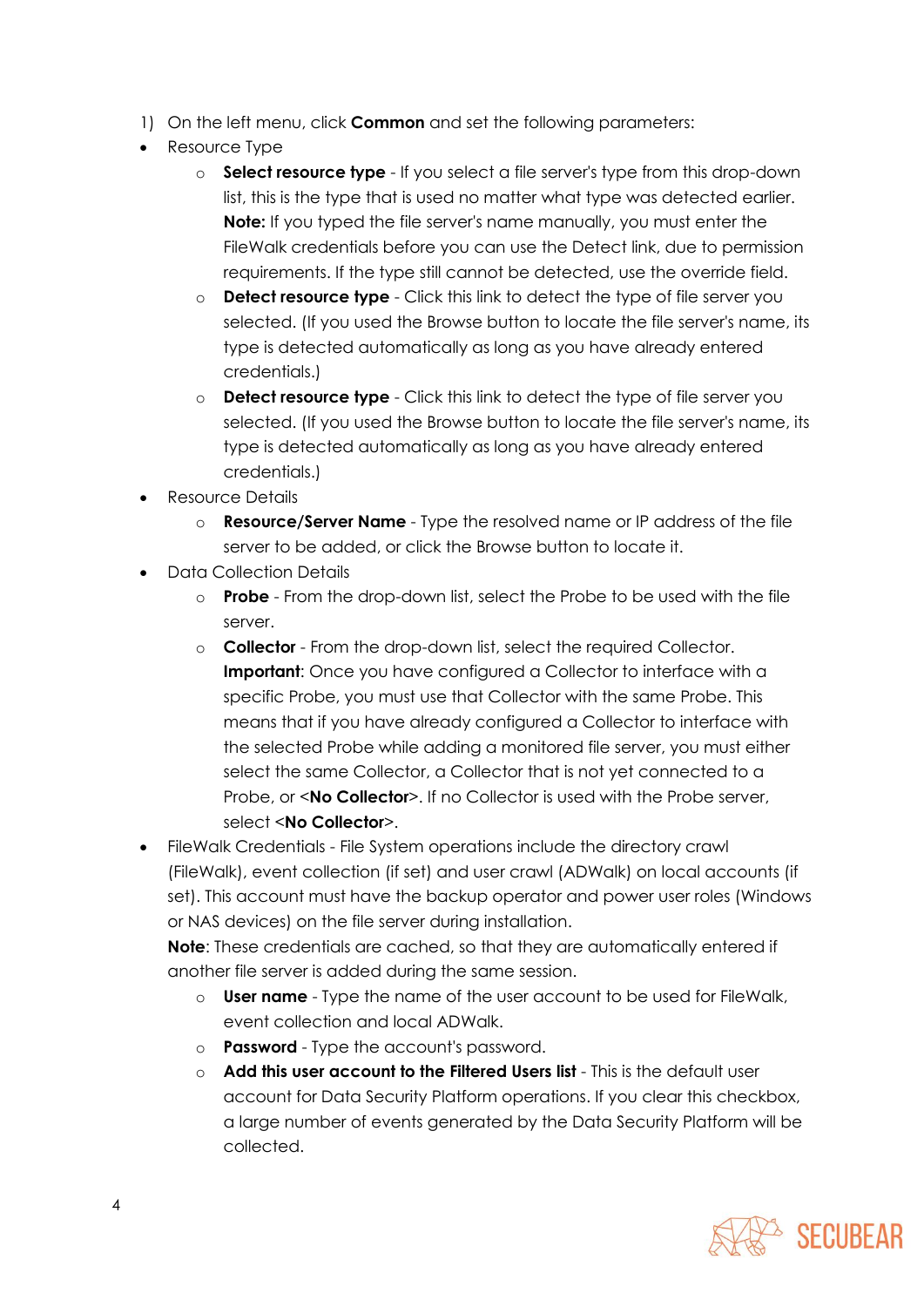- Varonis Agent Installation
	- o **Do not install or upgrade the filter agent on this server** Select this checkbox if you do not want the Varonis filter agent automatically installed or upgraded on the file server.
	- o **Do not install/upgrade/remove the Varonis FileWalk agent** Select this checkbox if you do not want the Varonis FileWalk agent automatically installed, upgraded, or removed from this file server.
- 2) To select specific shares for the file server, on the left menu, click **Shares** and do the following:
- In the Available Shares area, select the required shares and click the down arrow The selected shares are moved to the Registered Shares area.
- In the Ignore Detection column, select the shares to be ignored (and not be the subject of notifications) by the resource monitor. Note the following scenarios:
	- o Shares manually moved from registered shares to available shares should be selected.
	- o When users manually add shares from available shares to registered shares, the checkbox must be cleared.
- For each share, review and set the following information as required: **Note**: If the file server is installed only for use with DataPrivilege, event collection is disabled.
	- o **Share Name** The name of the share.
	- o **Path** The path on which the share resides.
	- o **Protocol** The protocol defined for the share.
	- o **Events** Select this checkbox to collect events for the share.
	- o **Crawl** To enable or disable monitoring for the share, in the Crawl column, select the relevant option.

**Note**: You can also right-click the grid and select the required options for event collection and crawling.

- o **Mixed Security** In Windows environments, NT ACL extraction is always used.
- In the Automatic Detection area, set the following:
	- o **Automatically detect shares** DatAdvantage detects shares that reside at the highest level of the hierarchy and that are not already monitored. It gives preference to administrative shares over equivalent regular shares. From the drop-down list, select the relevant option:
		- o **Never** Select to instruct DatAdvantage not to detect shares or mounts automatically.
		- o **Detect and notify** Select to send users email that lists all newly detected shares or mounts. Unreachable shares and mounts are removed from DatAdvantage.
		- o **Detect and monitor** Select to add the newly detected shares or mounts to the Registered Shares or Registered Mounts list in the dialog box, with the Events column checked and the Crawl